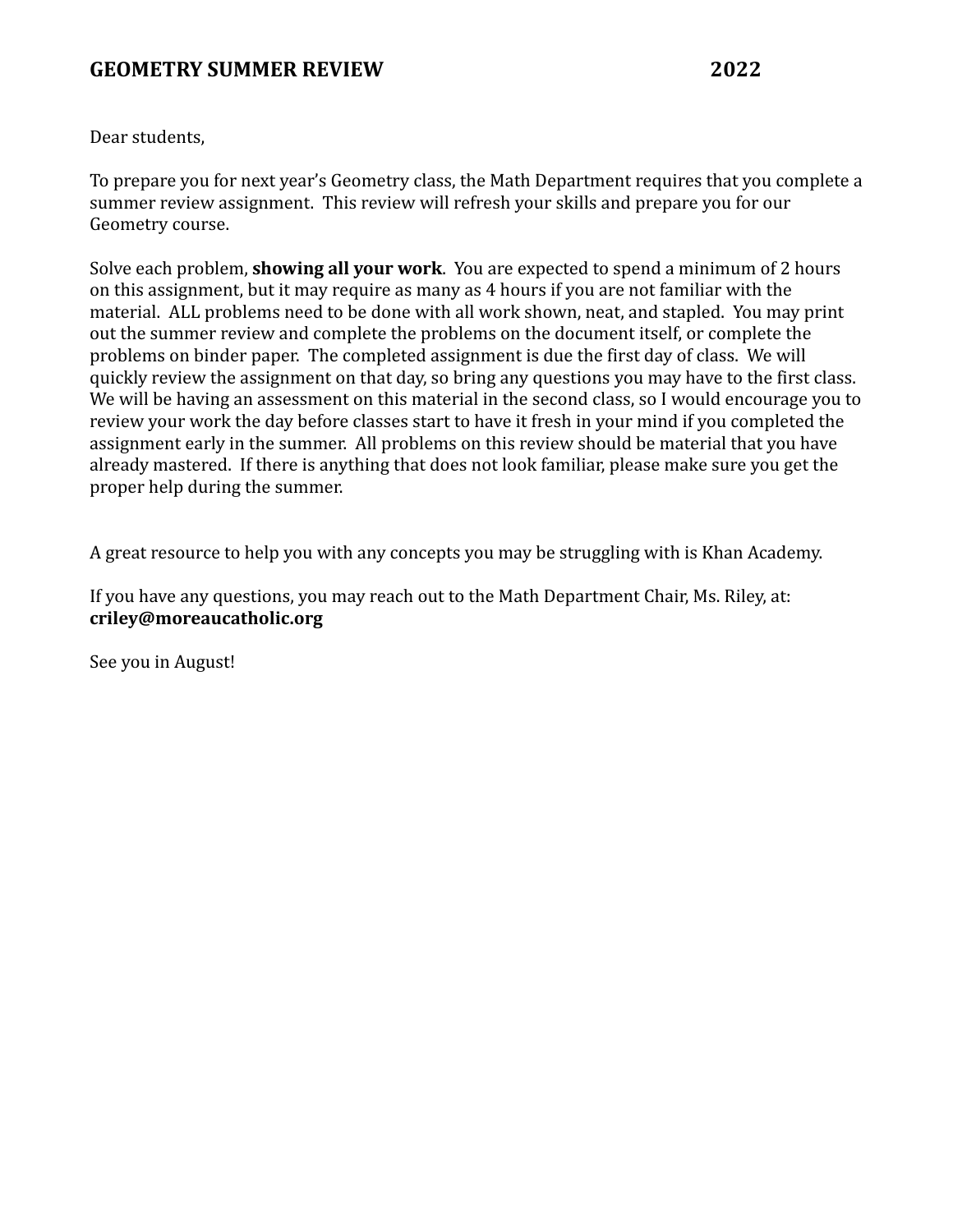Name: \_\_\_\_\_\_\_\_\_\_\_\_\_\_\_\_\_\_\_\_\_\_\_\_\_\_\_\_\_\_\_\_\_\_\_\_\_\_\_\_\_

# **SIMPLIFYING EXPRESSIONS AND SOLVING EQUATIONS**

Simplify.

$$
1) \ \ 4x + 3y - (2x + 6y) \ \ 2) \ \ 4 - 3(4x - 5) \ \ 3) \ \ -(x - 3x + 9)
$$

Solve and check each equation. NOTE: you may get none or infinitely many solutions.

4)  $x+10 = -22$ <br>5)  $4-2x = 16$ <br>6)  $3-x=2x-9$ 

7) 
$$
2x+7+3x = -8
$$
  
8)  $3(x-7) = -4(x+1)$   
9)  $2(x+2)-2(x-6) = 16$ 

# **SOLVING AND GRAPHING INEQUALITIES**

Solve each inequality and graph the solution.

10) 
$$
2x-3<5
$$
  
11)  $2x \ge 5x+6$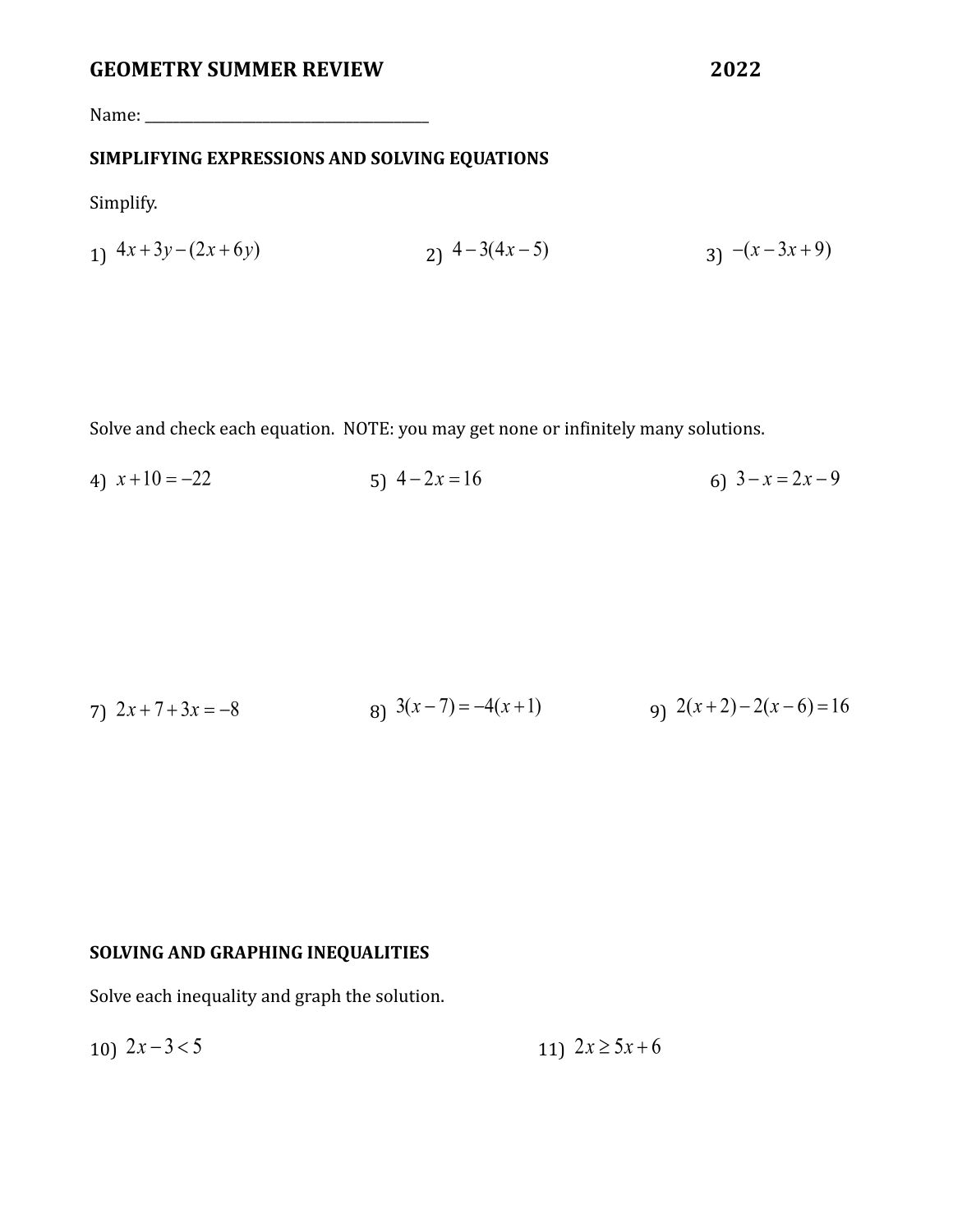# **SOLVING ABSOLUTE VALUE EQUATIONS AND INEQUALITIES**

Solve each equation. Check your answer(s).

$$
12 \quad |2x+3| = 15 \qquad \qquad 13 \quad |3x-12| - 6 = 9
$$

### **LINEAR EQUATIONS**

Find the slope of the line through each pair of points.

14) (2, 3) and (1, -2) 15) (-5, 6) and (-1, 12) 16) (4, 1) and (4, -1)

Write the equation of the line in slope-intercept form given the slope and the point on the line.

17) slope = 2; (−2, 8) 18) slope =  $\frac{2}{3}$ ; (6, 1) 19) slope = -5; (0, 9)

Write the equation of the line in slope-intercept form that passes through each pair of points.

20) (3, 7) and (5, 11) 21) (−6, 7) and (−9, 8) 22) (−3, 6) and (15, −6)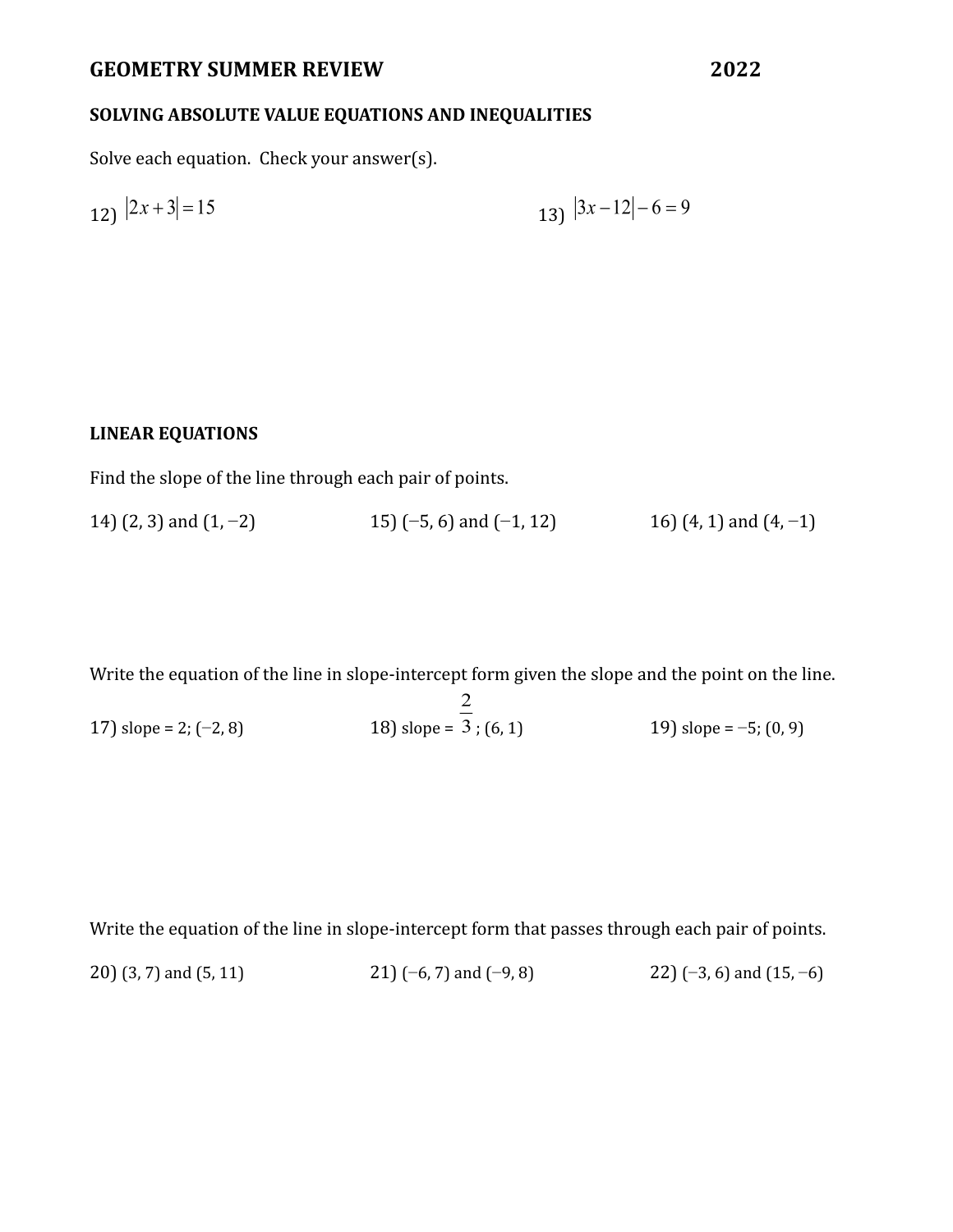Graph each line.



Write the equation of the line that is parallel to the given line and has the following information.

26) 
$$
y = 2x + 3
$$
 and passes through (1, 9)  $y = -\frac{3}{4}x + 1$  and passes through (8, -1)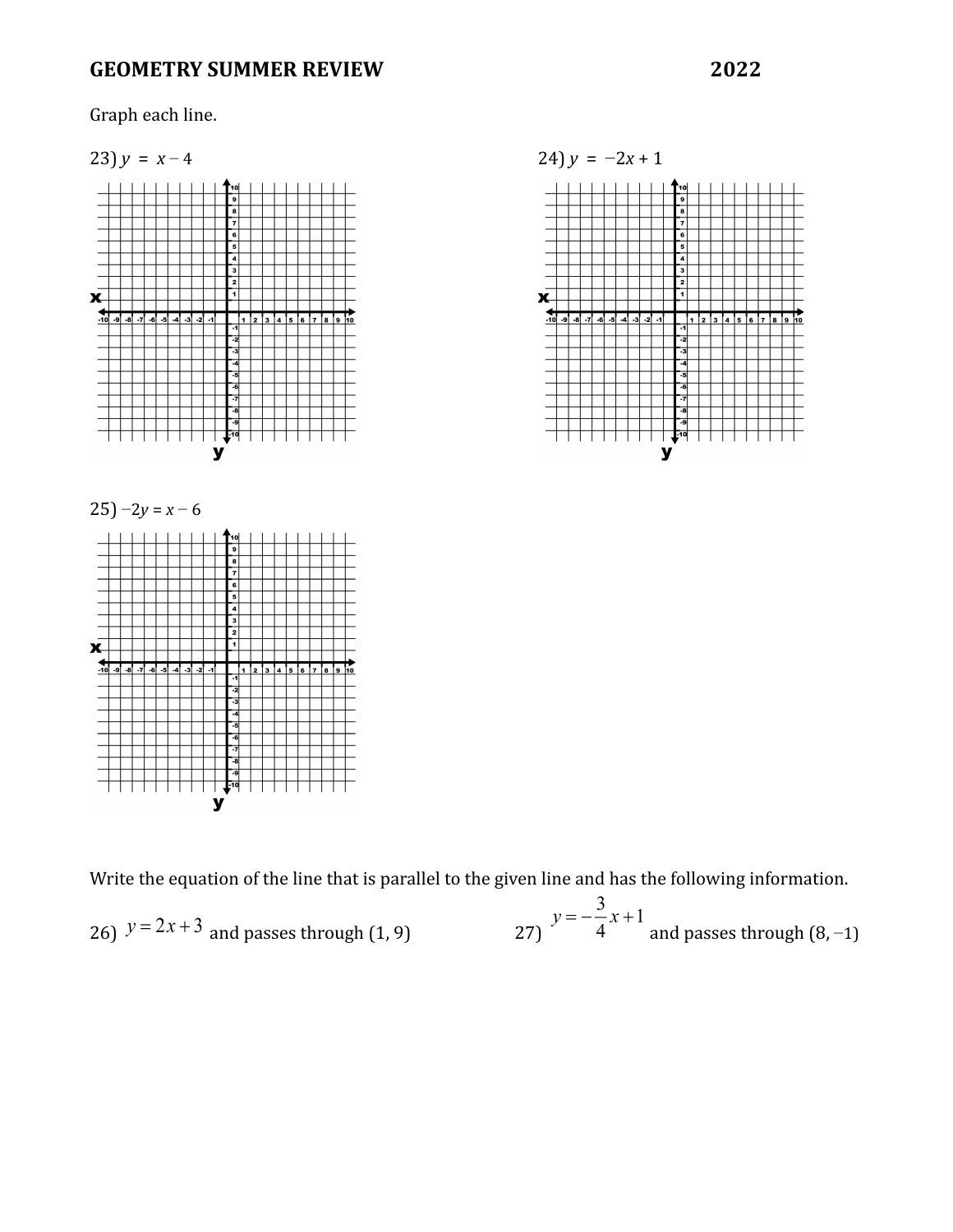Solve each word problem.

28) Jeff bought flowers for his mom. He bought 24 flowers that were a combination of roses and tulips. The roses cost \$3.00 each and the lilies cost \$1.25 each. He spent \$58.00. How many of each flower did he buy?

29) Lily is building a square sandbox for her son and wants the length to be twice as long as the width. If she has 24 ft of wood to build her sandbox, what will the dimensions be (length and width)?

## **FACTORING POLYNOMIALS**

Factor each polynomial completely.

30) 
$$
x^2 + 3x - 54
$$
  
31)  $x^2 - 6x - 112$   
32)  $2x^2 - 5x - 3$ 

33) 
$$
3x^2 - 9x - 12
$$
  
34)  $x^3 + 16x^2 + 64x$   
35)  $x^2 - 49$